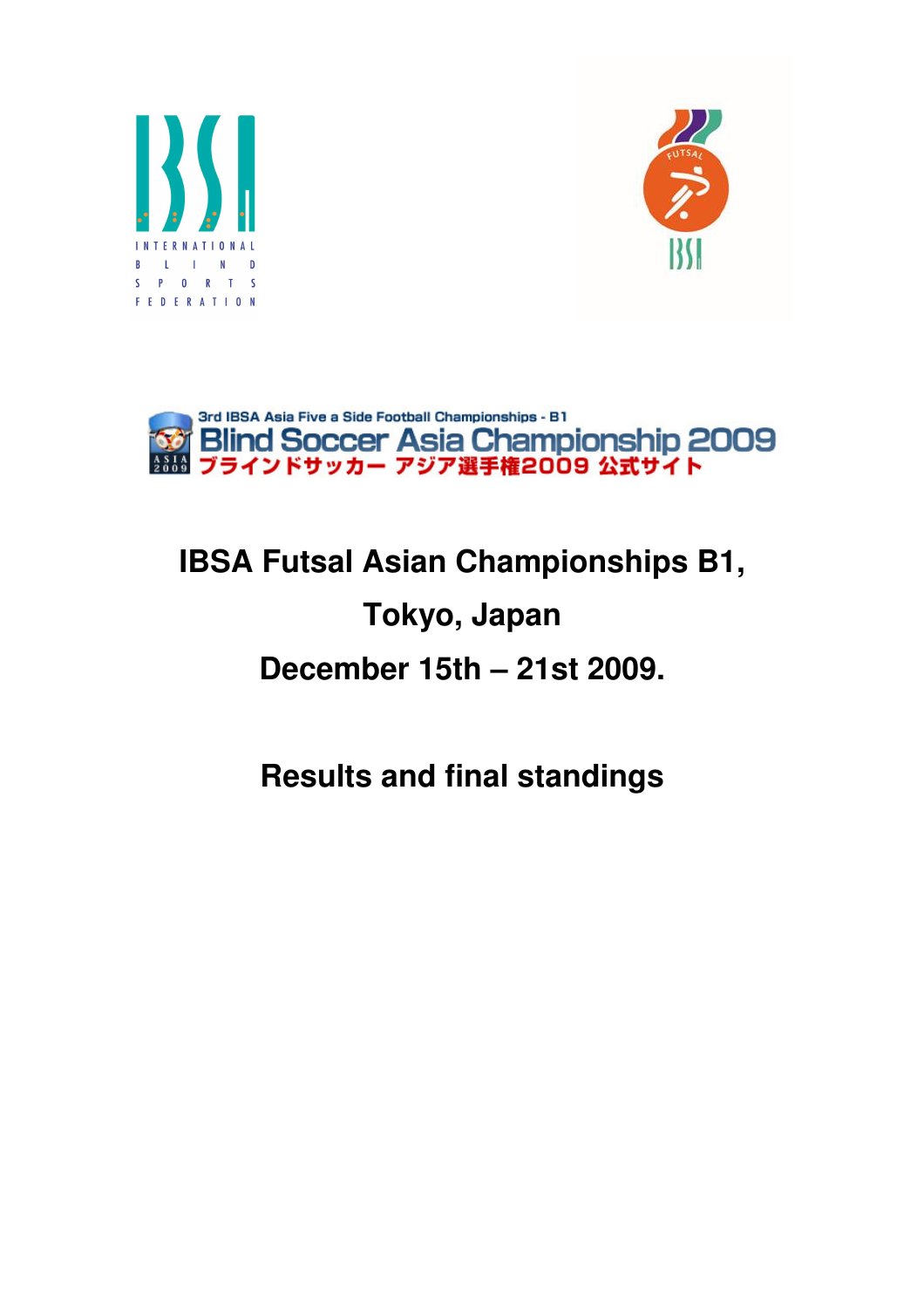



Participating nations in alphabetical order

| China       |
|-------------|
| Iran        |
| Japan       |
| Malaysia    |
| South Korea |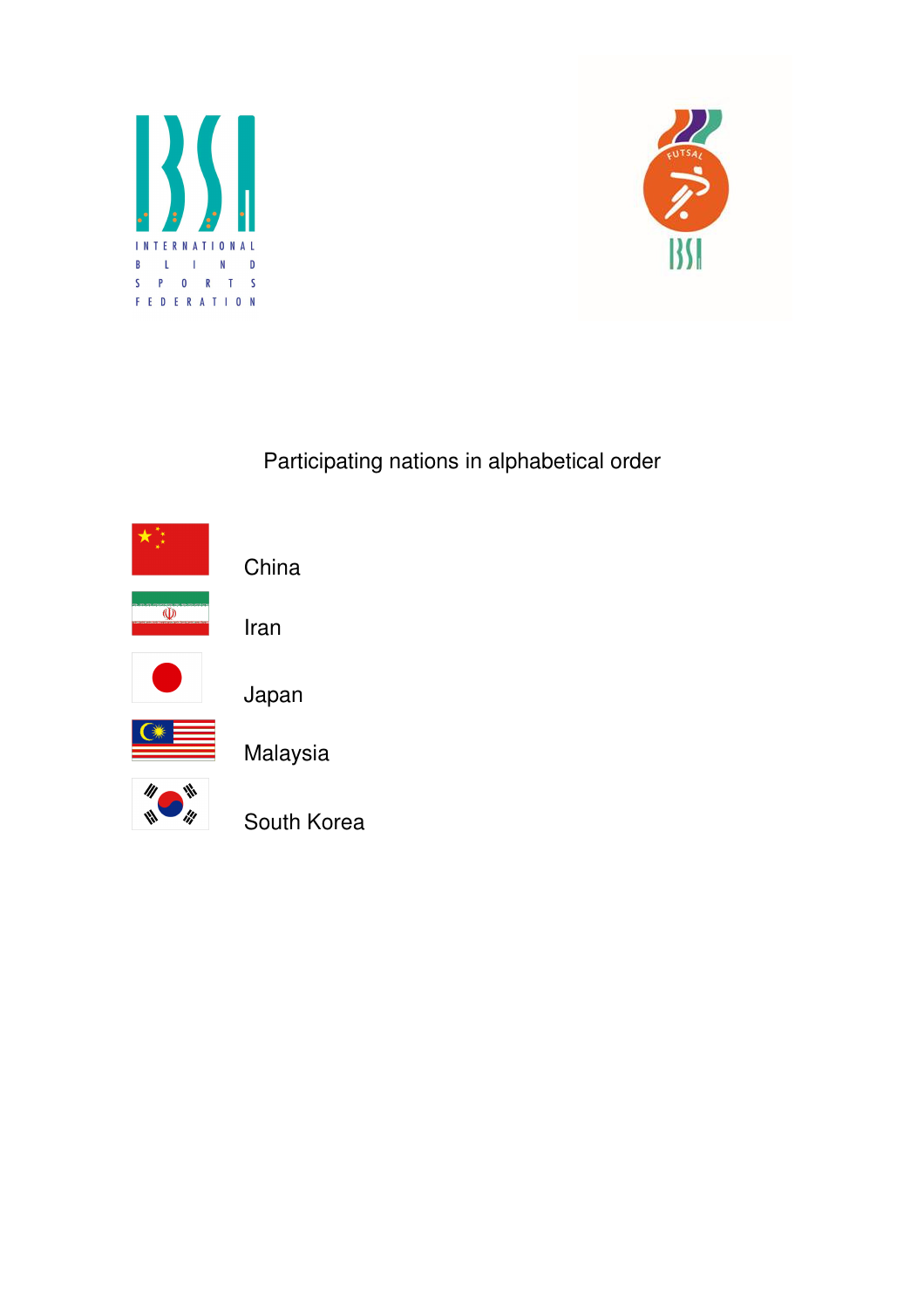



### Round-robin stage

#### **17th December - day 1**

| Japan | $0 - 1$ | China |
|-------|---------|-------|
|       |         |       |

- Malaysia 0 3 South Korea
- China 1 0 Iran

### **18th December - day 2**

Malaysia 0 - 5 Japan

- South Korea 1 0 Iran
- China 4 1 South Korea

#### **19th December - day 3**

| Japan                   | $0 - 0$ Iran |                |
|-------------------------|--------------|----------------|
| Malaysia                |              | $0 - 3$ China  |
| Iran                    |              | 3 - 0 Malaysia |
| South Korea 1 - 2 Japan |              |                |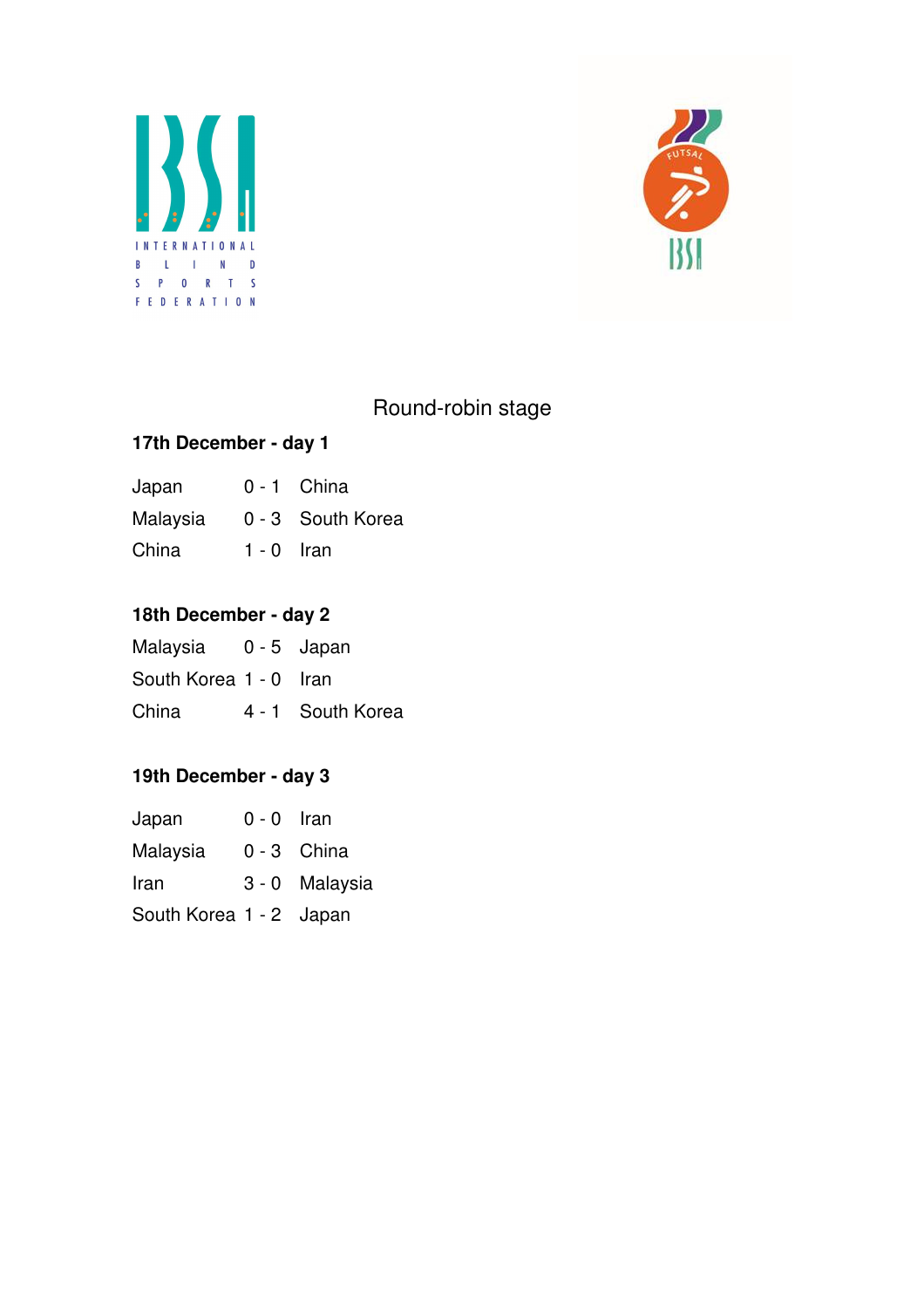



### **Standings at end of round-robin stage**

| <b>POSITION</b>                           | <b>TEAM</b>                  |                |   | PLAYED WON DRAWN LOST GF GA GOAL POINTS |                          |                       | DIFF.      |                |
|-------------------------------------------|------------------------------|----------------|---|-----------------------------------------|--------------------------|-----------------------|------------|----------------|
| $\mathbf{1}$                              | CHINA 4                      |                |   | 4 0 0 9                                 |                          |                       | $1 + 8$ 12 |                |
| $\overline{2}$                            | JAPAN 4 2 1 1 7              |                |   |                                         |                          |                       | $2 + 5$    | $\overline{7}$ |
| 3 <sup>1</sup><br>M,<br>III               | <b>SOUTH</b><br><b>KOREA</b> | $\overline{4}$ |   | $2 \t 0$                                | $2^{\circ}$              | $6 \qquad 6 \qquad 0$ |            | 6              |
| $\overline{4}$<br>$\overline{\mathbb{Q}}$ | <b>IRAN</b>                  | $\overline{4}$ |   | $1 \quad 1$                             | $2 \t 3 \t 2 \t +1 \t 4$ |                       |            |                |
| 5                                         | MALAYSIA 4                   |                | 0 | $\mathbf 0$                             | 4                        | $0 \qquad \qquad$     | 14 - 14    | 0              |